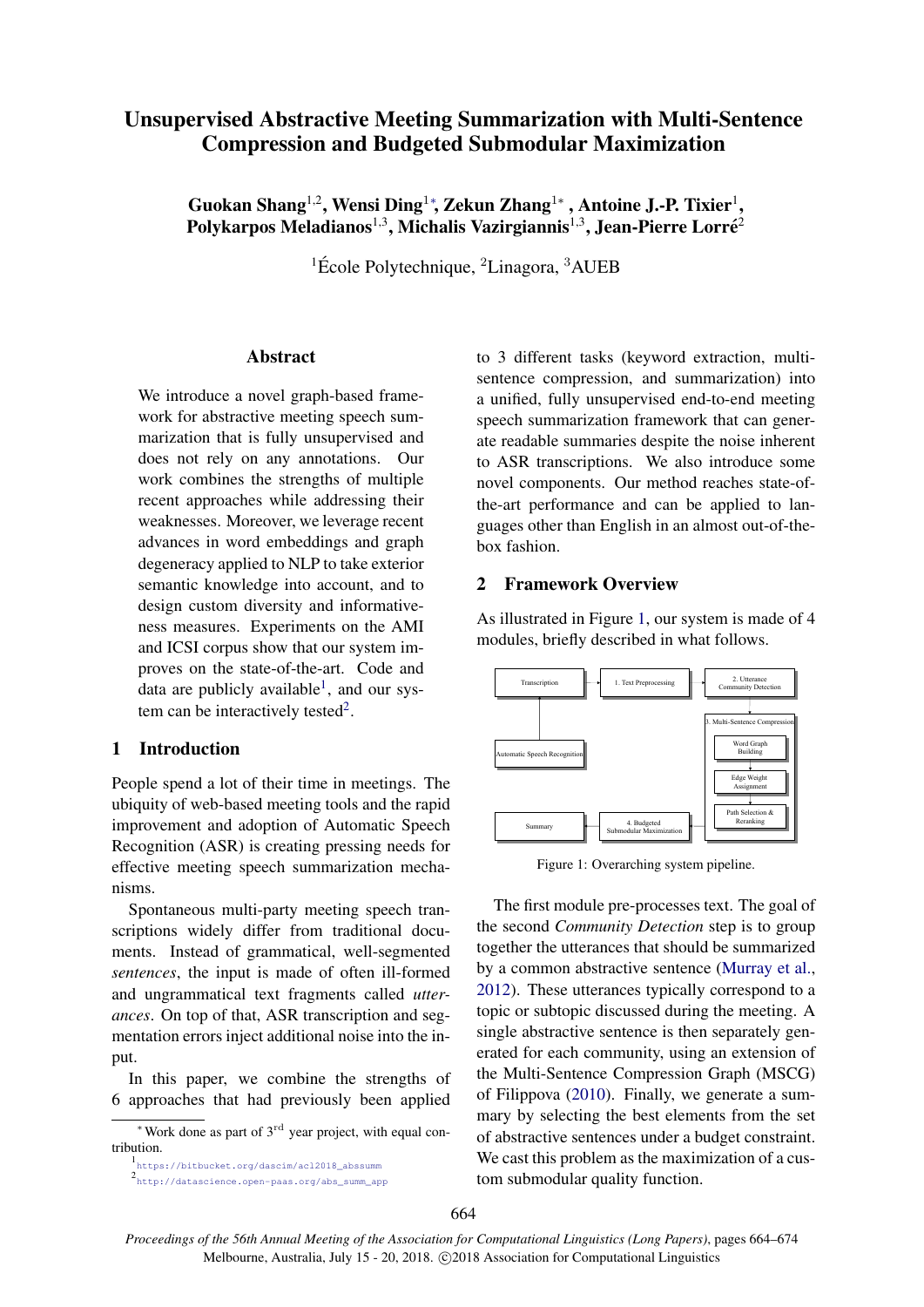Note that our approach is fully unsupervised and does not rely on any annotations. Our input simply consists in a list of utterances without any metadata. All we need in addition to that is a part-of-speech tagger, a language model, a set of pre-trained word vectors, a list of stopwords and fillerwords, and optionally, access to a lexical database such as WordNet. Our system can work out-of-the-box in most languages for which such resources are available.

# <span id="page-1-2"></span>3 Related Work and Contributions

As detailed below, our framework combines the strengths of 6 recent works. It also includes novel components.

# 3.1 Multi-Sentence Compression Graph (MSCG) [\(Filippova,](#page-9-1) [2010\)](#page-9-1)

Description: a fully unsupervised, simple approach for generating a short, self-sufficient sentence from a cluster of related, overlapping sentences. As shown in Figure [5,](#page-4-0) a word graph is constructed with special edge weights, the K-shortest weighted paths are then found and re-ranked with a scoring function, and the best path is used as the compression. The assumption is that redundancy alone is enough to ensure informativeness and grammaticality.

Limitations: despite making great strides and showing promising results, Filippova [\(2010\)](#page-9-1) reported that 48% and 36% of the generated sentences were missing important information and were not perfectly grammatical.

Contributions: to respectively improve informativeness and grammaticality, we combine ideas found in Boudin and Morin [\(2013\)](#page-9-2) and Mehdad et al. [\(2013\)](#page-9-3), as described next.

# 3.2 More informative MSCG [\(Boudin and](#page-9-2) [Morin,](#page-9-2) [2013\)](#page-9-2)

Description: same task and approach as in Filippova [\(2010\)](#page-9-1), except that a word co-occurrence network is built from the cluster of sentences, and that the PageRank scores of the nodes are computed in the manner of Mihalcea and Tarau [\(2004\)](#page-9-4). The scores are then injected into the path re-ranking function to favor informative paths.

Limitations: PageRank is not state-of-the-art in capturing the importance of words in a document. Grammaticality is not considered.

Contributions: we take grammaticality into ac-

count as explained in subsection [3.4.](#page-2-0) We also follow recent evidence [\(Tixier et al.,](#page-10-0) [2016a\)](#page-10-0) that *spreading influence*, as captured by graph degeneracy-based measures, is better correlated with "keywordedness" than PageRank scores, as explained in the next subsection.

# <span id="page-1-1"></span>3.3 Graph-based word importance scoring [\(Tixier et al.,](#page-10-0) [2016a\)](#page-10-0)

Word co-occurrence network. As shown in Figure [2,](#page-1-0) we consider a word co-occurrence network as an undirected, weighted graph constructed by sliding a fixed-size window over text, and where edge weights represent co-occurrence counts [\(Tix](#page-10-1)[ier et al.,](#page-10-1) [2016b;](#page-10-1) [Mihalcea and Tarau,](#page-9-4) [2004\)](#page-9-4).

<span id="page-1-0"></span>

Figure 2: Word co-occurrence graph example, for the input text shown in Figure [5.](#page-4-0)

Important words are influential nodes. In social networks, it was shown that *influential spreaders*, that is, those individuals that can reach the largest part of the network in a given number of steps, are better identified via their core numbers rather than via their PageRank scores or degrees [\(Kitsak](#page-9-5) [et al.,](#page-9-5) [2010\)](#page-9-5). See Figure [3](#page-2-1) for the intuition. Similarly, in NLP, Tixier et al. [\(2016a\)](#page-10-0) have shown that keywords are better identified via their core numbers rather than via their TextRank scores, that is, keywords are *influencers* within their word cooccurrence network.

Graph degeneracy [\(Seidman,](#page-10-2) [1983\)](#page-10-2). Let  $G(V, E)$  be an undirected, weighted graph with  $n = |V|$  nodes and  $m = |E|$  edges. A k-core of  $G$  is a maximal subgraph of  $G$  in which every vertex  $v$  has at least weighted degree  $k$ . As shown in Figures [3](#page-2-1) and [4,](#page-2-2) the k-core decomposition of G forms a hierarchy of nested subgraphs whose cohesiveness and size respectively increase and decrease with  $k$ . The higher-level cores can be viewed as a *filtered version* of the graph that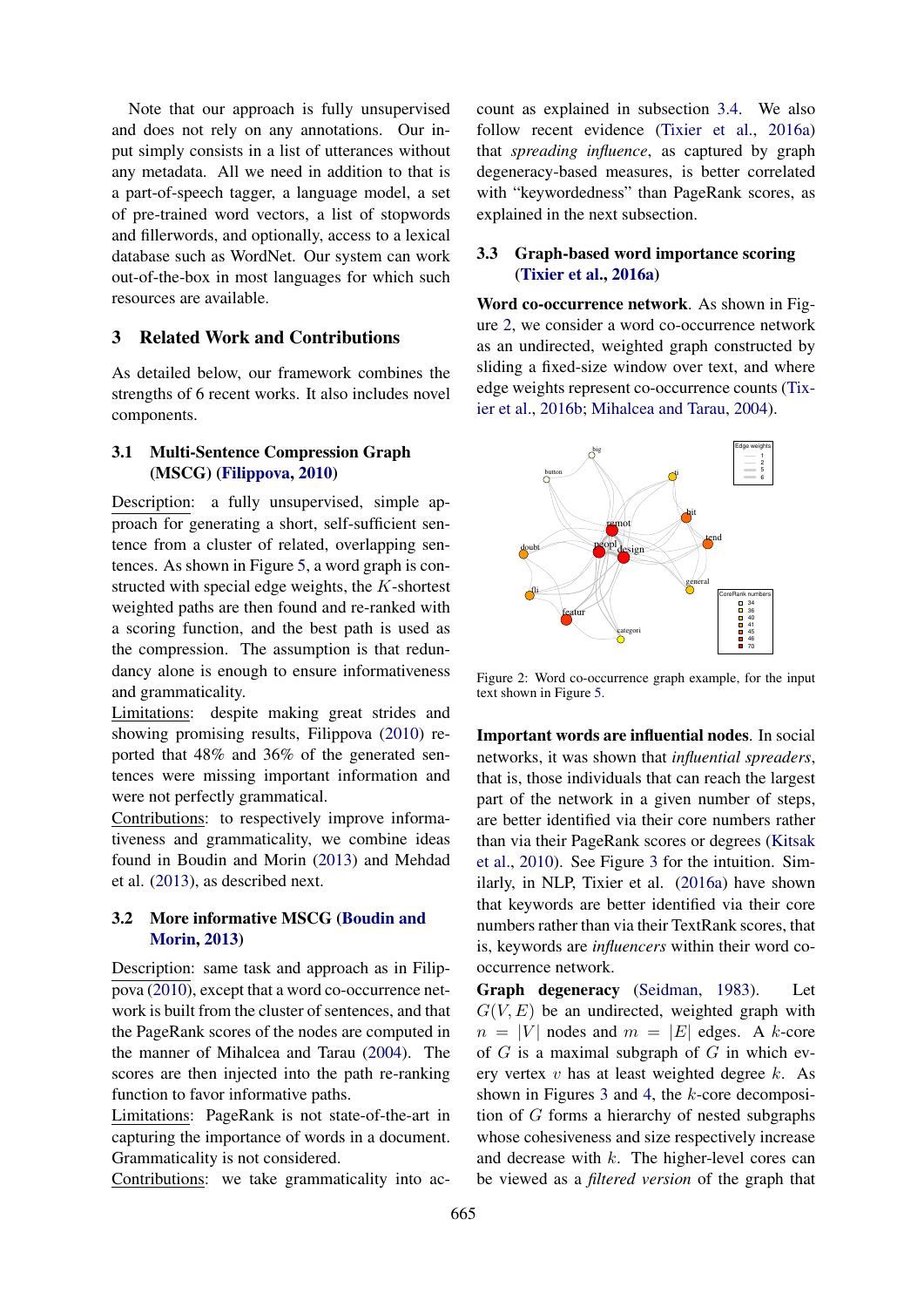excludes noise. This property is highly valuable when dealing with graphs constructed from noisy text, like utterances. The core number of a node is the highest order of a core that contains this node.

<span id="page-2-1"></span>

Figure 3: k-core decomposition. The blue and the yellow nodes have same degree and similar PageRank numbers. However, the blue node is a much more influential spreader as it is strategically placed in the core of the network, as captured by its higher core number.

The CoreRank number of a node [\(Tixier et al.,](#page-10-0) [2016a;](#page-10-0) [Bae and Kim,](#page-9-6) [2014\)](#page-9-6) is defined as the sum of the core numbers of its neighbors. As shown in Figure [4,](#page-2-2) CoreRank more finely captures the structural position of each node in the graph than raw core numbers. Also, stabilizing scores across node neighborhoods enhances the inherent noise robustness property of graph degeneracy, which is desirable when working with noisy speech-to-text output.

<span id="page-2-2"></span>

Figure 4: Value added by CoreRank: while nodes  $\star$  and  $\star\star$ have the same core number (=2), node  $\star$  has a greater CoreRank score  $(3+2+2=7 \text{ vs } 2+2+1=5)$ , which better reflects its more central position in the graph.

Time complexity. Building a graph-of-words is  $\mathcal{O}(nW)$ , and computing the weighted k-core decomposition of a graph requires  $\mathcal{O}(m \log(n))$ (Batagelj and Zaveršnik, [2002\)](#page-9-7). For small pieces of text, this two step process is so affordable that it can be used in real-time [\(Meladianos et al.,](#page-9-8) [2017\)](#page-9-8). Finally, computing CoreRank scores can be done with only a small overhead of  $\mathcal{O}(n)$ , provided that the graph is stored as a hash of adjacency lists. Getting the CoreRank numbers from scratch for a community of utterances is therefore very fast, especially since typically in this context,  $n \sim 10$ and  $m \sim 100$ .

# <span id="page-2-0"></span>3.4 Fluency-aware, more abstractive MSCG [\(Mehdad et al.,](#page-9-3) [2013\)](#page-9-3)

Description: a *supervised* end-to-end framework for abstractive meeting summarization. Community Detection is performed by (1) building an utterance graph with a logistic regression classifier, and (2) applying the CONGA algorithm. Then, before performing sentence compression with the MSCG, the authors also (3) build an entailment graph with a SVM classifier in order to eliminate redundant and less informative utterances. In addition, the authors propose the use of WordNet [\(Miller,](#page-9-9) [1995\)](#page-9-9) during the MSCG building phase to capture lexical knowledge between words and thus generate more abstractive compressions, and of a language model when re-ranking the shortest paths, to favor fluent compressions.

Limitations: this effort was a significant advance, as it was the first application of the MSCG to the meeting summarization task, to the best of our knowledge. However, steps (1) and (3) above are complex, based on handcrafted features, and respectively require annotated training data in the form of links between human-written abstractive sentences and original utterances and multiple external datasets (e.g., from the Recognizing Textual Entailment Challenge). Such annotations are costly to obtain and very seldom available in practice.

Contributions: while we retain the use of WordNet and of a language model, we show that, without deteriorating the quality of the results, steps (1) and (2) above (Community Detection) can be performed in a much more simple, completely unsupervised way, and that step (3) can be removed. That is, the MSCG is powerful enough to remove redundancy and ensure informativeness, should proper edge weights and path re-ranking function be used.

In addition to the aforementioned contributions, we also introduce the following novel components into our abstractive summarization pipeline:

• we inject global exterior knowledge into the edge weights of the MSCG, by using the *Word Attraction Force* of Wang et al. [\(2014\)](#page-10-3), based on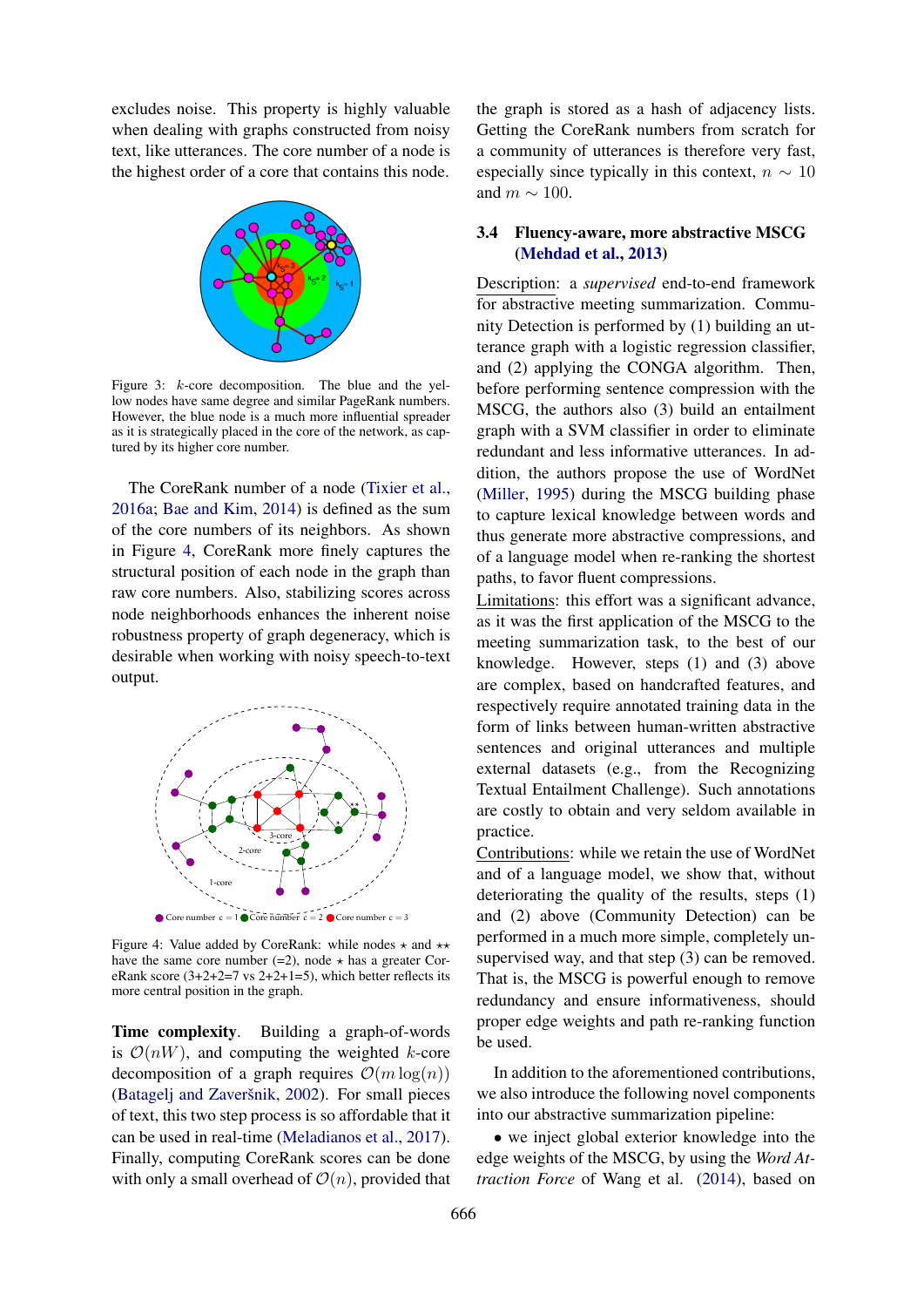distance in the word embedding space,

• we add a diversity term to the path re-ranking function, that measures how many unique clusters in the embedding space are visited by each path,

• rather than using all the abstractive sentences as the final summary like in Mehdad et al. [\(2013\)](#page-9-3), we maximize a custom submodular function to select a subset of abstractive sentences that is nearoptimal given a budget constraint (summary size). A brief background of submodularity in the context of summarization is provided next.

## <span id="page-3-1"></span>3.5 Submodularity for summarization [\(Lin](#page-9-10) [and Bilmes,](#page-9-10) [2010;](#page-9-10) [Lin,](#page-9-11) [2012\)](#page-9-11)

Selecting an optimal subset of abstractive sentences from a larger set can be framed as a budgeted submodular maximization task:

$$
\underset{S \subseteq \mathcal{S}}{\operatorname{argmax}} f(S)| \sum_{s \in S} c_s \leq \mathcal{B} \tag{1}
$$

where  $S$  is a summary,  $c_s$  is the cost (word count) of sentence  $s$ ,  $\beta$  is the desired summary size in words (budget), and  $f$  is a summary quality scoring set function, which assigns a single numeric score to a summary S.

This combinatorial optimization task is NPhard. However, near-optimal performance can be guaranteed with a modified greedy algorithm [\(Lin](#page-9-10) [and Bilmes,](#page-9-10) [2010\)](#page-9-10) that iteratively selects the sentence s that maximizes the ratio of quality function gain to scaled cost  $f(S \cup s) - f(S)/c_s^r$  (where S is the current summary and  $r > 0$  is a scaling factor).

In order for the performance guarantees to hold however, f has to be *submodular* and *monotone non-decreasing*. Our proposed f is described in subsection [4.4.](#page-6-0)

# 4 Our Framework

We detail next each of the four modules in our architecture (shown in Figure [1\)](#page-0-2).

### 4.1 Text preprocessing

We adopt preprocessing steps tailored to the characteristics of ASR transcriptions. Consecutive repeated unigrams and bigrams are reduced to single terms. Specific ASR tags, such as {*vocalsound*}*,* {*pause*}*, and* {*gap*} are filtered out. In addition, filler words, such as *uh-huh*, *okay*, *well*, and *by the way* are also discarded. Consecutive stopwords at the beginning and end of utterances are stripped.

In the end, utterances that contain less than 3 nonstopwords are pruned out. The surviving utterances are used for the next steps.

#### <span id="page-3-2"></span>4.2 Utterance community detection

The goal here is to cluster utterances into communities that should be summarized by a common abstractive sentence.

We initially experimented with techniques capitalizing on word vectors, such as  $k$ -means and hierarchical clustering based on the Euclidean distance or the Word Mover's Distance [\(Kusner et al.,](#page-9-12) [2015\)](#page-9-12). We also tried graph-based approaches, such as community detection in a complete graph where nodes are utterances and edges are weighted based on the aforementioned distances.

Best results were obtained, however, with a simple approach in which utterances are projected into the vector space and assigned standard TF-IDF weights. Then, the dimensionality of the utterance-term matrix is reduced with Latent Semantic Analysis  $(LSA)$ , and finally, the  $k$ -means algorithm is applied. Note that LSA is only used here, during the utterance community detection phase, to remove noise and stabilize clustering. We do not use a topic graph in our approach.

We think using word embeddings was not effective, because in meeting speech, as opposed to traditional documents, participants tend to use the same term to refer to the same thing throughout the entire conversation, as noted by Riedhammer et al. [\(2010\)](#page-10-4), and as verified in practice. This is probably why, for clustering utterances, capturing synonymy is counterproductive, as it artificially reduces the distance between every pair of utterances and blurs the picture.

#### <span id="page-3-3"></span>4.3 Multi-Sentence Compression

The following steps are performed separately for each community.

## <span id="page-3-0"></span>Word importance scoring

From a processed version of the community (stemming and stopword removal), we construct an undirected, weighted word co-occurrence network as described in subsection [3.3.](#page-1-1) We use a sliding window of size  $W = 6$  not overspanning utterances. Note that stemming is performed only here, and for the sole purpose of building the word cooccurrence network.

We then compute the CoreRank numbers of the nodes as described in subsection [3.3.](#page-1-1)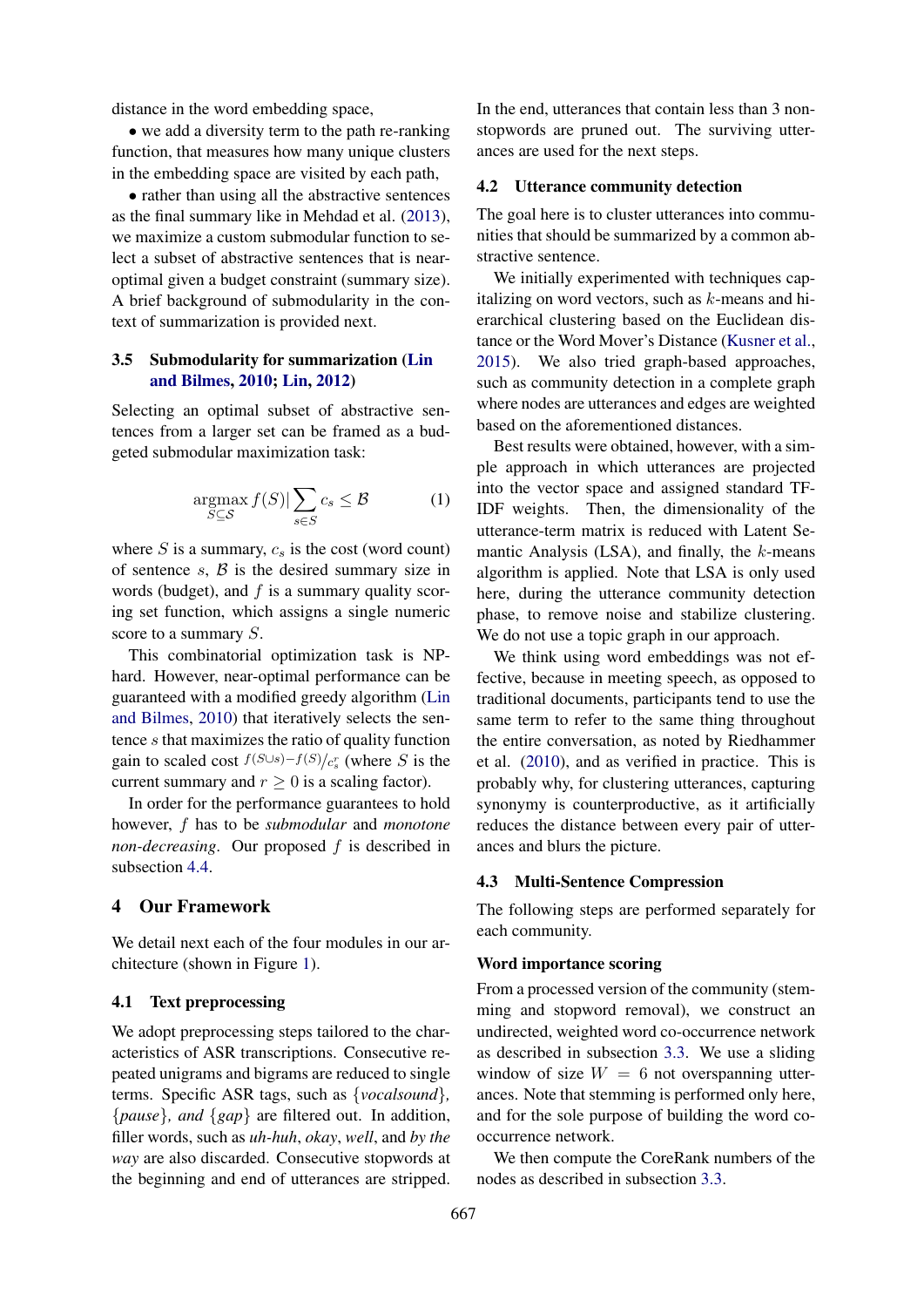<span id="page-4-0"></span>Figure 5: Compressed sentence (in bold red) generated by our multi-sentence compression graph (MSCG) for a 3-utterance community from meeting IS1009b of the AMI corpus. Using Filippova [\(2010\)](#page-9-1)'s weighting and re-ranking scheme here would have selected another path: *design different remotes for different people bit of it's from their tend to for ti*. Note that the compressed sentence does not appear in the initial set of utterances, and is compact and grammatical, despite the redundancy, transcription and segmentation errors of the input. The *abstractive* and *robust* nature of the MSCG makes it particularly well-suited to the meeting domain.



We finally reweigh the CoreRank scores, indicative of word importance within a given community, with a quantity akin to an *Inverse Document Frequency*, where communities serve as documents and the full meeting as the collection. We thus obtain something equivalent to the TW-IDF weighting scheme of Rousseau and Vazirgiannis [\(2013\)](#page-10-5), where the CoreRank scores are the term weights TW:

$$
TW-IDF(t, d, D) = TW(t, d) \times IDF(t, D)
$$
\n(2)

where  $t$  is a term belonging to community  $d$ , and  $D$  is the set of all utterance communities. We compute the IDF as  $IDF(t, D) = 1 + log|D|/D_t$ , where  $|D|$  is the number of communities and  $D_t$ the number of communities containing  $t$ .

The intuition behind this reweighing scheme is that a term should be considered important within a given meeting if it has a high CoreRank score within its community *and* if the number of communities in which the term appears is relatively small.

## Word graph building

The backbone of the graph is laid out as a directed sequence of nodes corresponding to the words in the first utterance, with special START and END nodes at the beginning and at the end (see Figure [5\)](#page-4-0). Edge direction follows the natural flow of text. Words from the remaining utterances are then iteratively added to the graph (between the START and END nodes) based on the following rules:

1) if the word is a non-stopword, the word is mapped onto an existing node if it has the same lowercased form and the same part-of-speech tag<sup>[3](#page-4-1)</sup>. In case of multiple matches, we check the immediate context (the preceding and following words in the utterance and the neighboring nodes in the graph), and we pick the node with the largest context overlap or which has the greatest number of words already mapped to it (when no overlap). When there is no match, we use WordNet as described in Appendix A.

2) if the word is a stopword and there is a match, it is mapped only if there is an overlap of at least one non-stopword in the immediate context. Otherwise, a new node is created.

Finally, note that any two words appearing within the same utterance cannot be mapped to the same node. This ensures that every utterance is a loopless path in the graph. Of course, there are many more paths in the graphs than original utterances.

## Edge Weight Assignment

Once the word graph is constructed, we assign weights to its edges as:

$$
w'''(p_i, p_j) = \frac{w'(p_i, p_j)}{w''(p_i, p_j)}
$$
(3)

where  $p_i$  and  $p_j$  are two neighbors in the MSCG. As detailed next, those weights combine *local cooccurrence statistics* (numerator) with *global exterior knowledge* (denominator). Note that the lower

<span id="page-4-1"></span> $3$ We used NLTK's averaged perceptron tagger, available at: [http://www.nltk.](http://www.nltk.org/api/nltk.tag.html#module-nltk.tag.perceptron) [org/api/nltk.tag.html#module-nltk.tag.perceptron](http://www.nltk.org/api/nltk.tag.html#module-nltk.tag.perceptron)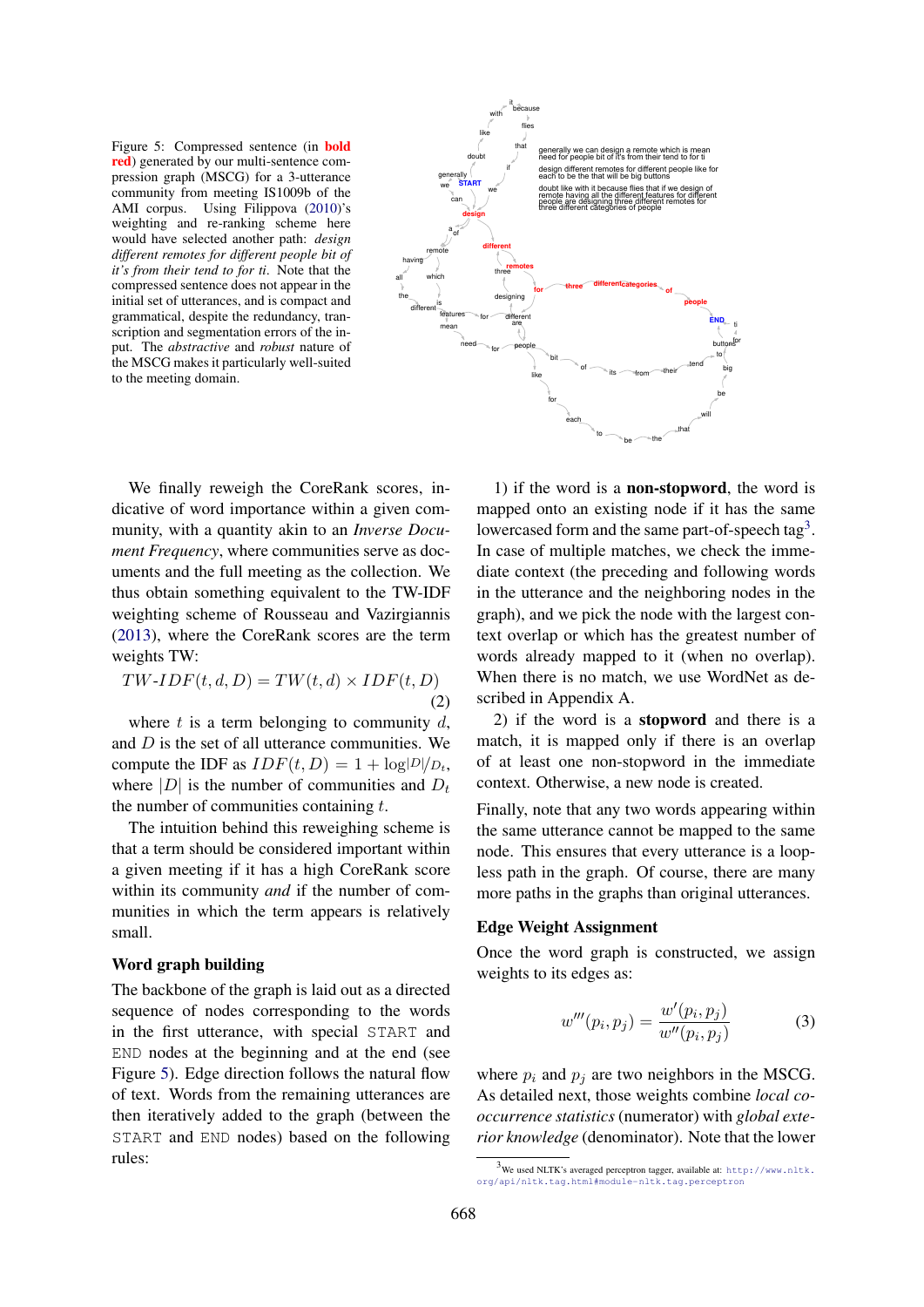<span id="page-5-2"></span>Figure 6: t-SNE visualization [\(Maaten and Hin](#page-9-13)[ton,](#page-9-13) [2008\)](#page-9-13) of the Google News vectors of the words in the utterance community shown in Figure [5.](#page-4-0) Arrows join the words in the best compression path shown in Figure [5.](#page-4-0) Movements in the embedding space, as measured by the number of unique clusters covered by the path (here,  $6/11$ ), provide a sense of the diversity of the compressed sentence, as formalized in Equation [10.](#page-6-1)

the weight of an edge, the better.

*Local co-occurrence statistics*.

We use Filippova [\(2010\)](#page-9-1)'s formula:

$$
w'(p_i, p_j) = \frac{f(p_i) + f(p_j)}{\sum_{P \in G', p_i, p_j \in P} \text{diff}(P, p_i, p_j)^{-1}}
$$
\n(4)

where  $f(p_i)$  is the number of words mapped to node  $p_i$  in the MSCG G', and  $\text{diff}(P, p_i, p_j)^{-1}$  is the inverse of the distance between  $p_i$  and  $p_j$  in a path  $P$  (in number of hops). This weighting function favors edges between infrequent words that frequently appear close to each other in the text (the lower, the better).

#### *Global exterior knowledge*.

We introduce a second term based on the *Word Attraction Force score* of Wang et al. [\(2014\)](#page-10-3):

$$
w''(p_i, p_j) = \frac{f(p_i) \times f(p_j)}{d_{p_i, p_j}^2}
$$
 (5)

where  $d_{p_i, p_j}$  is the Euclidean distance between the words mapped to  $p_i$  and  $p_j$  in a word embedding space<sup>[4](#page-5-0)</sup>. This component favor paths going through salient words that have *high semantic similarity* (the higher, the better). The goal is to ensure readability of the compression, by avoiding to generate a sentence jumping from one word to a completely unrelated one.

#### Path re-ranking

As in Boudin and Morin [\(2013\)](#page-9-2), we use a shortest weighted path algorithm to find the  $K$  paths between the START and END symbols having the lowest cumulative edge weight:

$$
W(P) = \sum_{i=1}^{|P|-1} w'''(p_i, p_{i+1})
$$
 (6)



Where  $|P|$  is the number of nodes in the path. Paths having less than z words or that do not contain a verb are filtered out  $(z$  is a tuning parameter). However, unlike in Boudin and Morin [\(2013\)](#page-9-2), we rerank the  $K$  best paths with the following novel weighting scheme (the lower, the better), and the path with the lowest score is used as the compression:

score
$$
(P)
$$
 = 
$$
\frac{W(P)}{|P| \times F(P) \times C(P) \times D(P)}
$$
 (7)

The denominator takes into account the length of the path, and its fluency  $(F)$ , coverage  $(C)$ , and diversity  $(D)$ . F, C, and D are detailed in what follows.

*Fluency*. We estimate the grammaticality of a path with an  $n$ -gram language model. In our ex-periments, we used a trigram model<sup>[5](#page-5-1)</sup>:

$$
F(P) = \frac{\sum_{i=1}^{|P|} \log Pr(p_i | p_{i-h+1}^{i-1})}{\#n \text{-}gram} \tag{8}
$$

where  $|P|$  denote path length, and  $p_i$  and  $\#n\text{-}gram$  are respectively the words and number of n-grams in the path.

*Coverage*. We reward the paths that visit important nouns, verbs and adjectives:

$$
C(P) = \frac{\sum_{p_i \in P} \text{TW-IDF}(p_i)}{\# p_i}
$$
 (9)

where  $\#p_i$  is the number of nouns, verbs and adjectives in the path. The TW-IDF scores are computed as explained in subsection [4.3.](#page-3-0)

*Diversity*. We cluster all words from the MSCG in the word embedding space by applying the  $k$ means algorithm. We then measure the diversity of the vocabulary contained in a path as the number

<span id="page-5-0"></span><sup>4</sup> GoogleNews vectors <https://code.google.com/archive/p/word2vec>

<span id="page-5-1"></span><sup>5</sup> CMUSphinx English LM: <https://cmusphinx.github.io>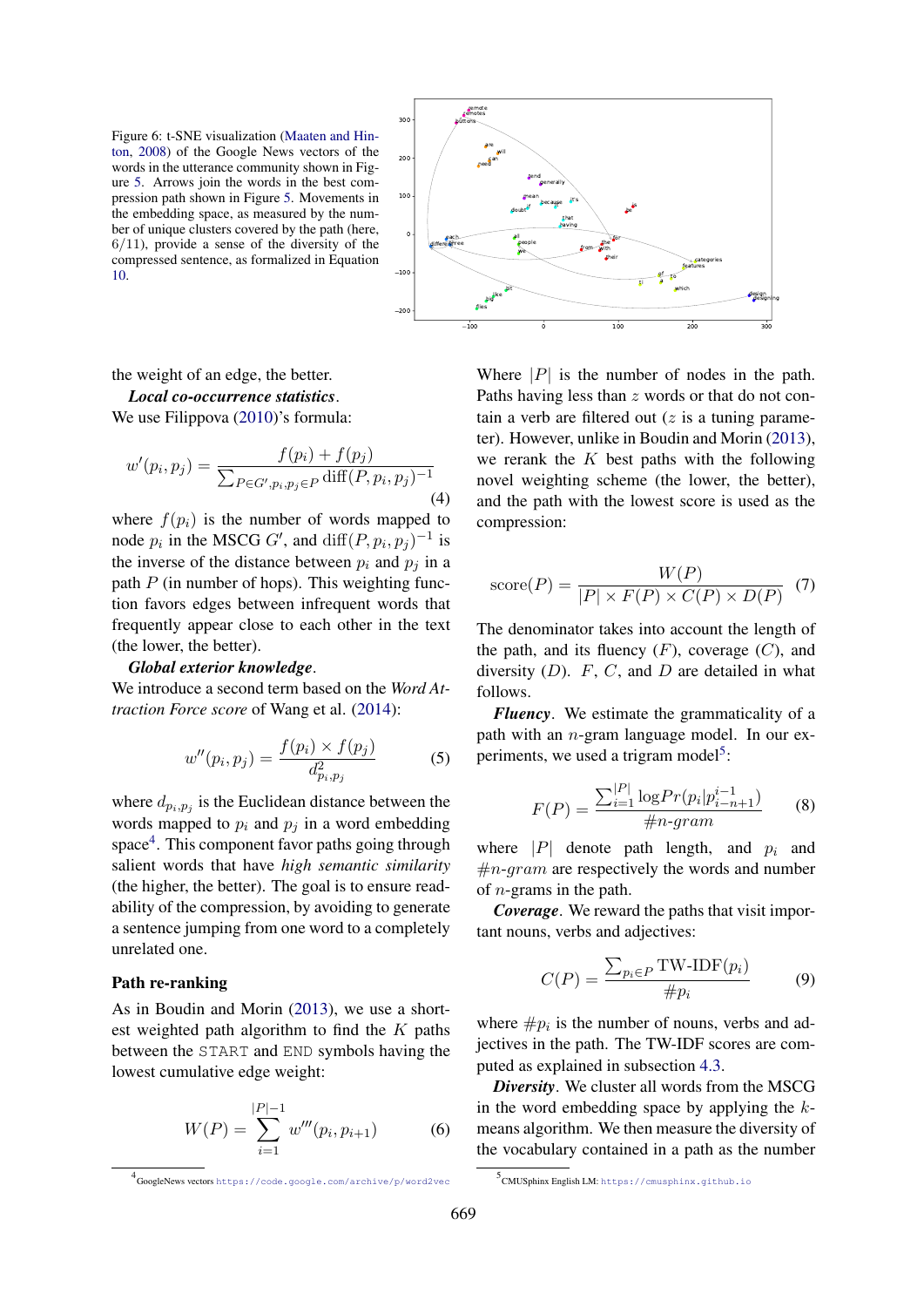<span id="page-6-1"></span>of unique clusters visited by the path, normalized by the length of the path:

$$
D(P) = \frac{\sum_{j=1}^{k} 1_{\exists p_i \in P | p_i \in \text{cluster}_j}}{|P|}
$$
 (10)

The graphical intuition for this measure is provided in Figure [6.](#page-5-2) Note that we do not normalize  $D$  by the total number of clusters (only by path length) because  $k$  is fixed for all candidate paths.

#### <span id="page-6-0"></span>4.4 Budgeted submodular maximization

We apply the previous steps separately for all utterance communities, which results in a set  $S$  of abstractive sentences (one for each community). This set of sentences can already be considered to be a summary of the meeting. However, it might exceed the maximum size allowed, and still contain some redundancy or off-topic sections unrelated to the general theme of the meeting (e.g., chit-chat).

Therefore, we design the following *submodular* and *monotone non-decreasing* objective function:

$$
f(S) = \sum_{s_i \in S} n_{s_i} w_{s_i} + \lambda \sum_{j=1}^k 1_{\exists s_i \in S | s_i \in group_j}
$$
\n
$$
(11)
$$

where  $\lambda \geq 0$  is the trade-off parameter,  $n_{s_i}$  is the number of occurrences of word  $s_i$  in  $S$ , and  $w_{s_i}$  is the CoreRank score of  $s_i$ .

Then, as explained in subsection [3.5,](#page-3-1) we obtain a near-optimal subset of abstractive sentences by maximizing  $f$  with a greedy algorithm. CoreRank scores and clusters are found as previously described, except that this time they are obtained from the full processed meeting transcription rather than from a single utterance community.

### 5 Experimental setup

### 5.1 Datasets

We conducted experiments on the widely-used AMI [\(McCowan et al.,](#page-9-14) [2005\)](#page-9-14) and ICSI [\(Janin](#page-9-15) [et al.,](#page-9-15) [2003\)](#page-9-15) benchmark datasets. We used the traditional test sets of 20 and 6 meetings respectively for the AMI and ICSI corpora [\(Riedhammer et al.,](#page-10-6) [2008\)](#page-10-6). Each meeting in the AMI test set is associated with a human abstractive summary of 290 words on average, whereas each meeting in the ICSI test set is associated with 3 human abstractive summaries of respective average sizes 220,

220 and 670 words. For parameter tuning, we constructed development sets of 47 and 25 meetings, respectively for AMI and ICSI, by randomly sampling from the training sets. The word error rate of the ASR transcriptions is respectively of 36% and 37% for AMI and ICSI.

#### 5.2 Baselines

We compared our system against 7 baselines, which are listed below and more thoroughly detailed in Appendix B. Note that preprocessing was exactly the same for our system and all baselines.

• Random and Longest Greedy are basic baselines recommended by [\(Riedhammer et al.,](#page-10-6) [2008\)](#page-10-6),

• TextRank [\(Mihalcea and Tarau,](#page-9-4) [2004\)](#page-9-4), • ClusterRank [\(Garg et al.,](#page-9-16) [2009\)](#page-9-16),

• CoreRank & PageRank submodular [\(Tixier](#page-10-7)

[et al.,](#page-10-7) [2017\)](#page-10-7),

• Oracle is the same as the random baseline, but uses the human extractive summaries as input.

<span id="page-6-2"></span>In addition to the baselines above, we included in our comparison 3 variants of our system using different MSCGs: Our System (Baseline) uses the original MSCG of Filippova [\(2010\)](#page-9-1), Our System (KeyRank) uses that of Boudin and Morin [\(2013\)](#page-9-2), and Our System (FluCovRank) that of Mehdad et al. [\(2013\)](#page-9-3). Details about each approach were given in Section [3.](#page-1-2)

#### 5.3 Parameter tuning

For *Our System* and each of its variants, we conducted a grid search on the development sets of each corpus, for fixed summary sizes of 350 and 450 words (AMI and ICSI). We searched the following parameters:

• *n*: number of utterance communities (see Sec-tion [4.2\)](#page-3-2). We tested values of  $n$  ranging from 20 to 60, with steps of 5. This parameter controls how much abstractive should the summary be. If all utterances are assigned to their own singleton community, the MSCG is of no utility, and our framework is extractive. It becomes more and more abstractive as the number of communities decreases. •  $z$ : minimum path length (see Section [4.3\)](#page-3-3). We searched values in the range [6, 16] with steps of 2. If a path is shorter than a certain minimum number of words, it often corresponds to an invalid sentence, and should thereby be filtered out.

•  $\lambda$  and r, the trade-off parameter and the scaling factor (see Section [4.4\)](#page-6-0). We searched  $[0, 1]$  and  $[0, 2]$  (respectively) with steps of 0.1. The parameter  $\lambda$  plays a regularization role favoring diversity.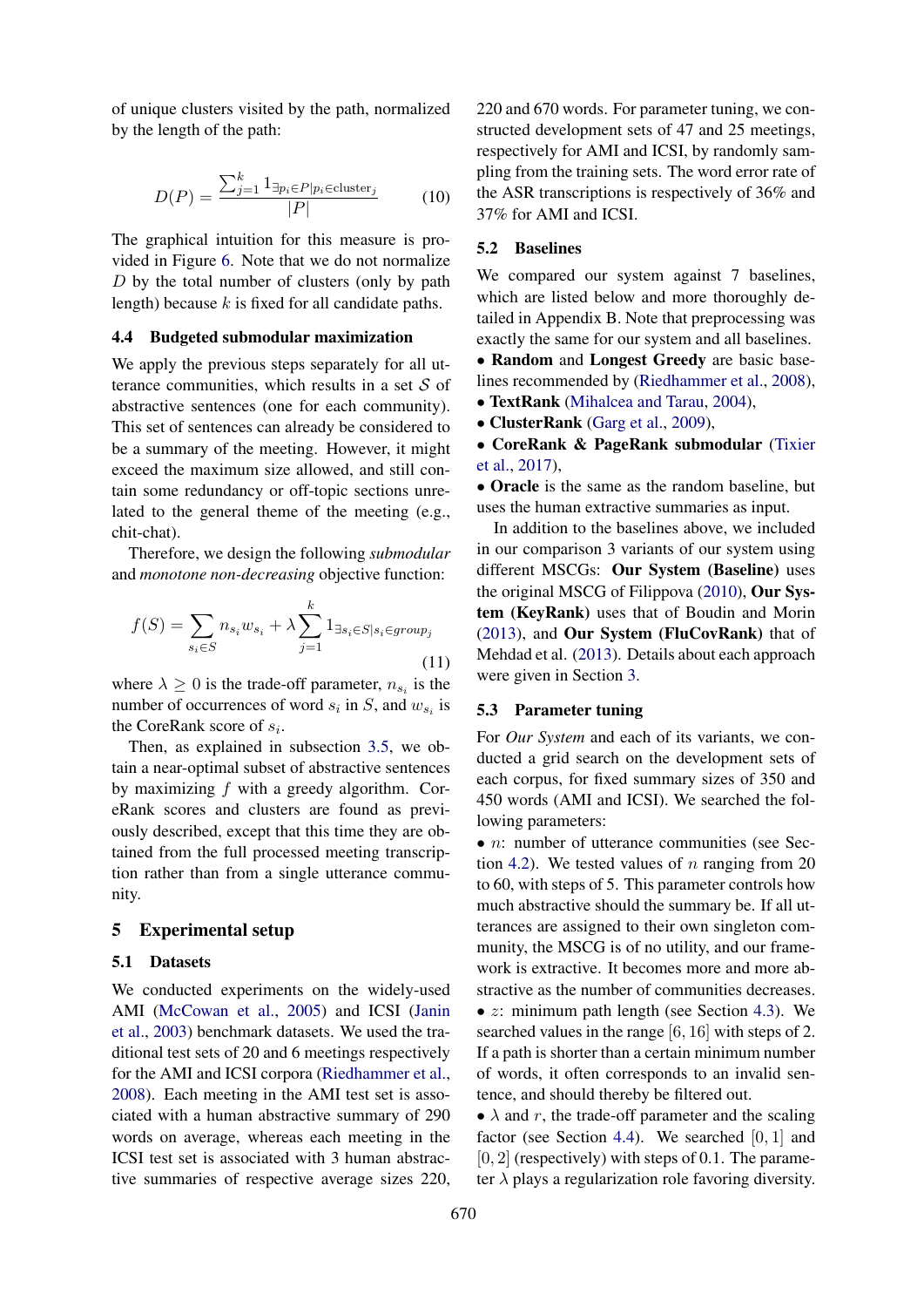The scaling factor makes sure the quality function gain and utterance cost are comparable.

The best parameter values for each corpus are summarized in Table [1.](#page-7-0)  $\lambda$  is mostly non-zero, indicating that it is necessary to include a regularization term in the submodular function. In some cases though, r is equal to zero, which means that utterance costs are not involved in the greedy decision heuristic. These observations contradict the conclusion of Lin [\(2012\)](#page-9-11) that  $r = 0$  cannot give best results.

<span id="page-7-0"></span>

| System                                                      | AMI | ICSI                                     |
|-------------------------------------------------------------|-----|------------------------------------------|
|                                                             |     |                                          |
| Our System                                                  |     | $50, 8, (0.7, 0.5)$ 40, 14, $(0.0, 0.0)$ |
| Our System (Baseline) 50, 12, (0.3, 0.5) 45, 14, (0.1, 0.0) |     |                                          |
| Our System (KeyRank) 50, 10, (0.2, 0.9) 45, 12, (0.3, 0.4)  |     |                                          |
| Our System (FluCovRank)                                     |     | $35, 6, (0.4, 1.0)$ $50, 10, (0.2, 0.3)$ |

Table 1: Optimal parameter values  $n, z, (\lambda, r)$ .

Apart from the tuning parameters, we set the number of LSA dimensions to 30 and 60 (resp. on AMI and ISCI). The small number of LSA dimensions retained can be explained by the fact that the AMI and ICSI transcriptions feature 532 and 1126 unique words on average, which is much smaller than traditional documents. This is due to relatively small meeting duration, and to the fact that participants tend to stick to the same terms throughout the entire conversation. For the kmeans algorithm,  $k$  was set equal to the minimum path length  $z$  when doing MSCG path re-ranking (see Equation [10\)](#page-6-1), and to 60 when generating the final summary (see Equation [11\)](#page-6-2).

Following Boudin and Morin [\(2013\)](#page-9-2), the number of shortest weighted paths K was set to 200, which is greater than the  $K = 100$  used by Fil-ippova [\(2010\)](#page-9-1). Increasing  $K$  from 100 improves performance with diminishing returns, but significantly increases complexity. We empirically found 200 to be a good trade-off.

#### 6 Results and Interpretation

Metrics. We evaluated performance with the widely-used ROUGE-1, ROUGE-2 and ROUGE-SU4 metrics [\(Lin,](#page-9-17) [2004\)](#page-9-17). These metrics are respectively based on unigram, bigram, and unigram plus skip-bigram overlap with maximum skip distance of 4, and have been shown to be highly correlated with human evaluations [\(Lin,](#page-9-17) [2004\)](#page-9-17). ROUGE-2 scores can be seen as a measure of summary readability [\(Lin and Hovy,](#page-9-18) [2003;](#page-9-18) [Ganesan](#page-9-19) [et al.,](#page-9-19) [2010\)](#page-9-19). ROUGE-SU4 does not require consecutive matches but is still sensitive to word order.

Macro-averaged results for summaries generated from automatic transcriptions can be seen in Figure [7](#page-8-0) and Table [2.](#page-8-1) Table [2](#page-8-1) provides detailed comparisons over the fixed budgets that we used for parameter tuning, while Figure [7](#page-8-0) shows the performance of the models for budgets ranging from 150 to 500 words. The same information for summaries generated from manual transcriptions is available in Appendix C. Finally, summary examples are available in Appendix D.

ROUGE-1. Our systems outperform all baselines on AMI (including *Oracle*) and all baselines on ICSI (except *Oracle*). Specifically, *Our System* is best on ICSI, while *Our System (KeyRank)* is superior on AMI. We can also observe on Figure [7](#page-8-0) that our systems are consistently better throughout the different summary sizes, even though their parameters were tuned for specific sizes only. This shows that the best parameter values are quite robust across the entire budget range.

ROUGE-2. Again, our systems (except *Our System (Baseline)*) outperform all baselines, except *Oracle*. In addition, *Our System* and *Our System (FluCovRank)* consistently improve on *Our System (Baseline)*, which proves that the novel components we introduce improve summary fluency.

ROUGE-SU4. ROUGE-SU4 was used to measure the amount of in-order word pairs overlapping. Our systems are competitive with all baselines, including *Oracle*. Like with ROUGE-1, *Our System* is better than *Our System (KeyRank)* on ICSI, whereas the opposite is true on AMI.

#### General remarks.

• The summaries of all systems except *Oracle* were generated from noisy ASR transcriptions, but were compared against human abstractive summaries. ROUGE being based on word overlap, it makes it very difficult to reach very high scores, because many words in the ground truth summaries do not appear in the transcriptions at all.

• The scores of all systems are lower on ICSI than on AMI. This can be explained by the fact that on ICSI, the system summaries have to jointly match 3 human abstractive summaries of different content and size, which is much more difficult than matching a single summary.

• Our framework is very competitive to *Oracle*, which is notable since the latter has direct access to the human extractive summaries. Note that *Or-*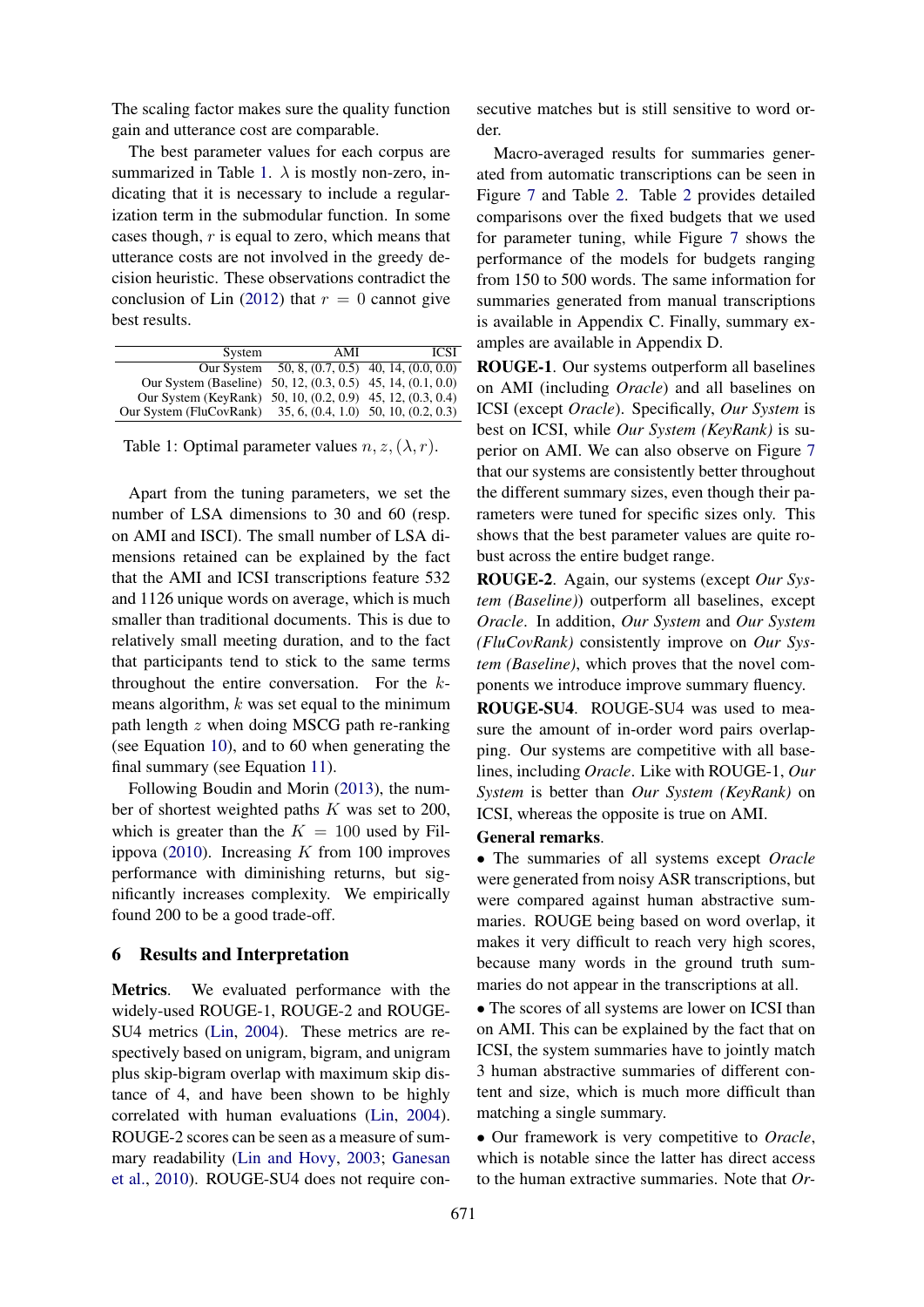<span id="page-8-0"></span>

Figure 7: ROUGE-1 F-1 scores for various budgets (ASR transcriptions).

<span id="page-8-1"></span>

|                                                                                                                              | AMI ROUGE-1 |  |     |  |  |       |  |  |       |   |  |       |   |  | AMI ROUGE-2 AMI ROUGE-SU4   ICSI ROUGE-1   ICSI ROUGE-2   ICSI ROUGE-SU4 |  |  |       |
|------------------------------------------------------------------------------------------------------------------------------|-------------|--|-----|--|--|-------|--|--|-------|---|--|-------|---|--|--------------------------------------------------------------------------|--|--|-------|
|                                                                                                                              | R           |  | F-1 |  |  | $F-1$ |  |  | $F-1$ | R |  | $F-1$ | R |  | F-1                                                                      |  |  | $F-1$ |
| Our System 41.83 34.44 37.25 8.22 6.95 7.43 15.83 13.70 14.51 36.99 28.12 31.60 5.41 4.39 4.79 13.10 10.17 11.35             |             |  |     |  |  |       |  |  |       |   |  |       |   |  |                                                                          |  |  |       |
| Our System (Baseline) 41.56 34.37 37.11 7.88 6.66 7.11 15.36 13.20 14.02 36.39 27.20 30.80 5.19 4.12 4.55 12.59 9.70 10.86   |             |  |     |  |  |       |  |  |       |   |  |       |   |  |                                                                          |  |  |       |
| Our System (KeyRank) 42.43 35.01 37.86 8.72 7.29 7.84 16.19 13.76 14.71 35.95 27.00 30.52 4.64 3.64 4.04 12.43 9.23 10.50    |             |  |     |  |  |       |  |  |       |   |  |       |   |  |                                                                          |  |  |       |
| Our System (FluCovRank) 41.84 34.61 37.37 8.29 6.92 7.45 16.28 13.48 14.58 36.27 27.56 31.00 5.56 4.35 4.83 13.47 9.85 11.29 |             |  |     |  |  |       |  |  |       |   |  |       |   |  |                                                                          |  |  |       |
| Oracle 40.49 34.65 36.73 8.07 7.35 7.55 15.00 14.03 14.26 37.91 28.39 32.12 5.73 4.82 5.18 13.35 10.73 11.80                 |             |  |     |  |  |       |  |  |       |   |  |       |   |  |                                                                          |  |  |       |
| CoreRank Submodular 41.14 32.93 36.13 8.06 6.88 7.33 14.84 13.91 14.18 35.22 26.34 29.82 4.36 3.76 4.00 12.11 9.58 10.61     |             |  |     |  |  |       |  |  |       |   |  |       |   |  |                                                                          |  |  |       |
| PageRank Submodular 40.84 33.08 36.10 8.27 6.88 7.42 15.37 13.71 14.32 36.05 26.69 30.40 4.82 4.16 4.42 12.19 10.39 11.14    |             |  |     |  |  |       |  |  |       |   |  |       |   |  |                                                                          |  |  |       |
| TextRank 39.55 32.60 35.25 7.67 6.43 6.90 14.87 12.87 13.62 34.89 26.33 29.70 4.60 3.74 4.09 12.42 9.43 10.64                |             |  |     |  |  |       |  |  |       |   |  |       |   |  |                                                                          |  |  |       |
| ClusterRank 39.36 32.53 35.14 7.14 6.05 6.46 14.34 12.80 13.35 32.63 24.44 27.64 4.03 3.44 3.68 11.04 8.88 9.77              |             |  |     |  |  |       |  |  |       |   |  |       |   |  |                                                                          |  |  |       |
| Longest Greedy 37.31 30.93 33.35 5.77 4.71 5.11 13.79 11.11 12.15 35.57 26.74 30.23 4.84 3.88 4.27 13.09 9.46 10.90          |             |  |     |  |  |       |  |  |       |   |  |       |   |  |                                                                          |  |  |       |
| Random 39.42 32.48 35.13 6.88 5.89 6.26 14.07 12.70 13.17 34.78 25.75 29.28 4.19 3.51 3.78 11.61 9.37 10.29                  |             |  |     |  |  |       |  |  |       |   |  |       |   |  |                                                                          |  |  |       |

Table 2: Macro-averaged results for 350 and 450 word summaries (ASR transcriptions).

*acle* does not reach very high ROUGE scores because the overlap between the human extractive and abstractive summaries is low (19% and 29%, respectively on AMI and ICSI test sets).

#### 7 Conclusion and Next Steps

Our framework combines the strengths of 6 approaches that had previously been applied to 3 different tasks (keyword extraction, multi-sentence compression, and summarization) into a unified, fully unsupervised end-to-end summarization framework, and introduces some novel components. Rigorous evaluation on the AMI and ICSI corpora shows that we reach state-of-the-art performance, and generate reasonably grammatical abstractive summaries despite taking noisy utterances as input and not relying on any annotations or training data. Finally, thanks to its fully unsupervised nature, our method is applicable to other languages than English in an almost out-of-thebox manner.

Our framework was developed for the meeting domain. Indeed, our generative component, the

multi-sentence compression graph (MSCG), needs redundancy to perform well. Such redundancy is typically present in meeting speech but not in traditional documents. In addition, the MSCG is by design robust to noise, and our custom path re-ranking strategy, based on graph degeneracy, makes it even more robust to noise. As a result, our framework is advantaged on ASR input. Finally, we use a language model to favor fluent paths, which is crucial when working with (meeting) speech but not that important when dealing with well-formed input.

Future efforts should be dedicated to improving the community detection phase and generating more abstractive sentences, probably by harnessing Deep Learning. However, the lack of large training sets for the meeting domain is an obstacle to the use of neural approaches.

## Acknowledgments

We are grateful to the four anonymous reviewers for their detailed and constructive feedback. This research was supported in part by the Open-PaaS::NG project.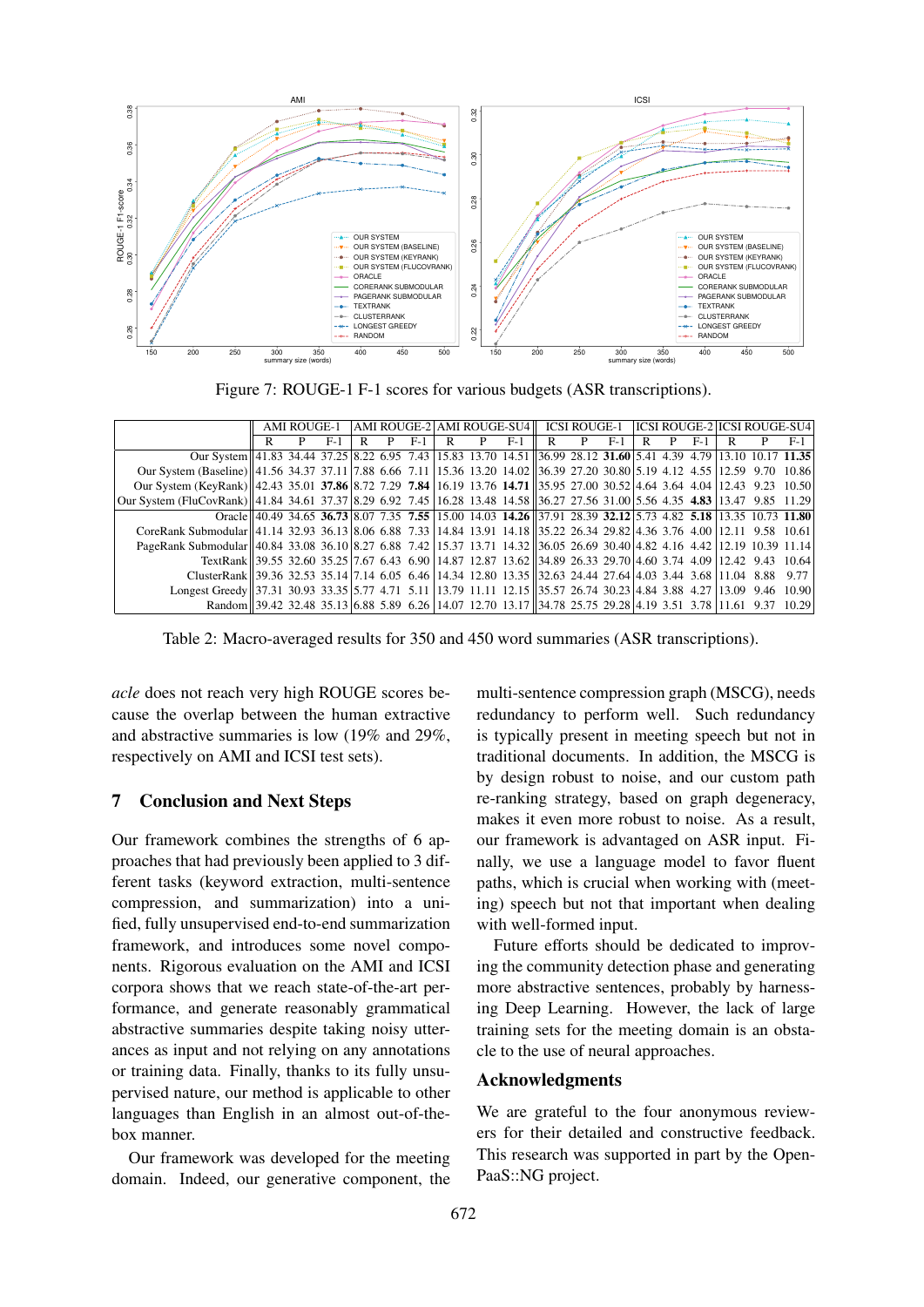#### References

- <span id="page-9-6"></span>Joonhyun Bae and Sangwook Kim. 2014. Identifying and ranking influential spreaders in complex networks by neighborhood coreness. *Physica A: Statistical Mechanics and its Applications* 395:549–559.
- <span id="page-9-7"></span>Vladimir Batagelj and Matjaž Zaveršnik. 2002. Generalized cores. *arXiv preprint cs/0202039* .
- <span id="page-9-2"></span>Florian Boudin and Emmanuel Morin. 2013. [Keyphrase extraction for n-best reranking in](http://aclweb.org/anthology/N13-1030) [multi-sentence compression.](http://aclweb.org/anthology/N13-1030) In *Proceedings of the 2013 Conference of the North American Chapter of the Association for Computational Linguistics: Human Language Technologies*. Association for Computational Linguistics, pages 298–305. [http://aclweb.org/anthology/N13-1030.](http://aclweb.org/anthology/N13-1030)
- <span id="page-9-1"></span>Katja Filippova. 2010. [Multi-sentence compres](http://aclweb.org/anthology/C10-1037)[sion: Finding shortest paths in word graphs.](http://aclweb.org/anthology/C10-1037) In *Proceedings of the 23rd International Conference on Computational Linguistics (Coling 2010)*. Coling 2010 Organizing Committee, pages 322–330. [http://aclweb.org/anthology/C10-1037.](http://aclweb.org/anthology/C10-1037)
- <span id="page-9-19"></span>Kavita Ganesan, ChengXiang Zhai, and Jiawei Han. 2010. [Opinosis: A graph based approach to abstrac](http://aclweb.org/anthology/C10-1039)[tive summarization of highly redundant opinions.](http://aclweb.org/anthology/C10-1039) In *Proceedings of the 23rd International Conference on Computational Linguistics (Coling 2010)*. Coling 2010 Organizing Committee, pages 340–348. [http://aclweb.org/anthology/C10-1039.](http://aclweb.org/anthology/C10-1039)
- <span id="page-9-16"></span>Nikhil Garg, Benoit Favre, Korbinian Reidhammer, and Dilek Hakkani-Tur. 2009. Clusterrank: a ¨ graph based method for meeting summarization. In *Tenth Annual Conference of the International Speech Communication Association*.
- <span id="page-9-15"></span>A. Janin, D. Baron, J. Edwards, D. Ellis, D. Gelbart, N. Morgan, B. Peskin, T. Pfau, E. Shriberg, A. Stolcke, and C. Wooters. 2003. [The](https://doi.org/10.1109/ICASSP.2003.1198793) icsi meeting corpus. In Acoustics, Speech, In *Acoustics*, *Speech*, *and Signal Processing, 2003. Proceedings. (ICASSP '03). 2003 IEEE International Conference on*. volume 1, pages I–364–I–367 vol.1. [https://doi.org/10.1109/ICASSP.2003.1198793.](https://doi.org/10.1109/ICASSP.2003.1198793)
- <span id="page-9-5"></span>Maksim Kitsak, Lazaros K Gallos, Shlomo Havlin, Fredrik Liljeros, Lev Muchnik, H Eugene Stanley, and Hernán A Makse. 2010. [Identification of influential spreaders in com](https://doi.org/10.1038/nphys1746)[plex networks.](https://doi.org/10.1038/nphys1746) *Nature Physics* 6(11):888–893. [https://doi.org/10.1038/nphys1746.](https://doi.org/10.1038/nphys1746)
- <span id="page-9-12"></span>Matt J. Kusner, Yu Sun, Nicholas I. Kolkin, and Kilian Q. Weinberger. 2015. From word embeddings to document distances. In *Proceedings of the 32Nd International Conference on International Conference on Machine Learning - Volume 37*. JMLR.org, ICML'15, pages 957–966.
- <span id="page-9-17"></span>Chin-Yew Lin. 2004. [Rouge: A package for automatic](http://aclweb.org/anthology/W04-1013) [evaluation of summaries.](http://aclweb.org/anthology/W04-1013) In *Text Summarization Branches Out*. [http://aclweb.org/anthology/W04-](http://aclweb.org/anthology/W04-1013) [1013.](http://aclweb.org/anthology/W04-1013)
- <span id="page-9-18"></span>Chin-Yew Lin and Eduard Hovy. 2003. [Auto](http://aclweb.org/anthology/N03-1020)[matic evaluation of summaries using n-gram](http://aclweb.org/anthology/N03-1020)<br>co-occurrence statistics. In *Proceedings of* [co-occurrence statistics.](http://aclweb.org/anthology/N03-1020) In *Proceedings of the 2003 Human Language Technology Conference of the North American Chapter of the Association for Computational Linguistics*. [http://aclweb.org/anthology/N03-1020.](http://aclweb.org/anthology/N03-1020)
- <span id="page-9-11"></span>Hui Lin. 2012. *Submodularity in natural language processing: algorithms and applications*. University of Washington.
- <span id="page-9-10"></span>Hui Lin and Jeff Bilmes. 2010. [Multi-document sum](http://aclweb.org/anthology/N10-1134)[marization via budgeted maximization of submod](http://aclweb.org/anthology/N10-1134)[ular functions.](http://aclweb.org/anthology/N10-1134) In *Human Language Technologies: The 2010 Annual Conference of the North American Chapter of the Association for Computational Linguistics*. Association for Computational Linguistics, pages 912–920. [http://aclweb.org/anthology/N10-](http://aclweb.org/anthology/N10-1134) [1134.](http://aclweb.org/anthology/N10-1134)
- <span id="page-9-13"></span>Laurens van der Maaten and Geoffrey Hinton. 2008. Visualizing data using t-sne. *Journal of machine learning research* 9(Nov):2579–2605.
- <span id="page-9-14"></span>Iain McCowan, Jean Carletta, W Kraaij, S Ashby, S Bourban, M Flynn, M Guillemot, T Hain, J Kadlec, V Karaiskos, et al. 2005. The ami meeting corpus. In *Proceedings of the 5th International Conference on Methods and Techniques in Behavioral Research*. volume 88.
- <span id="page-9-3"></span>Yashar Mehdad, Giuseppe Carenini, Frank Tompa, and Raymond T. NG. 2013. [Abstractive meet](http://aclweb.org/anthology/W13-2117)[ing summarization with entailment and fusion.](http://aclweb.org/anthology/W13-2117) In *Proceedings of the 14th European Workshop on Natural Language Generation*. Association for Computational Linguistics, pages 136–146. [http://aclweb.org/anthology/W13-2117.](http://aclweb.org/anthology/W13-2117)
- <span id="page-9-8"></span>Polykarpos Meladianos, Antoine Tixier, Ioannis Nikolentzos, and Michalis Vazirgiannis. 2017. [Real](http://aclweb.org/anthology/E17-2074)[time keyword extraction from conversations.](http://aclweb.org/anthology/E17-2074) In *Proceedings of the 15th Conference of the European Chapter of the Association for Computational Linguistics: Volume 2, Short Papers*. Association for Computational Linguistics, pages 462–467. [http://aclweb.org/anthology/E17-2074.](http://aclweb.org/anthology/E17-2074)
- <span id="page-9-4"></span>Rada Mihalcea and Paul Tarau. 2004. [Tex](http://aclweb.org/anthology/W04-3252)[trank: Bringing order into text.](http://aclweb.org/anthology/W04-3252) In *Proceedings of the 2004 Conference on Empirical Methods in Natural Language Processing*. [http://aclweb.org/anthology/W04-3252.](http://aclweb.org/anthology/W04-3252)
- <span id="page-9-9"></span>George A. Miller. 1995. [Wordnet: A lexical](https://doi.org/10.1145/219717.219748) [database for english.](https://doi.org/10.1145/219717.219748) *Commun. ACM* 38(11):39–41. [https://doi.org/10.1145/219717.219748.](https://doi.org/10.1145/219717.219748)
- <span id="page-9-0"></span>Gabriel Murray, Giuseppe Carenini, and Raymond Ng. 2012. [Using the omega index for evaluat](http://aclweb.org/anthology/W12-2602)[ing abstractive community detection.](http://aclweb.org/anthology/W12-2602) In *Proceedings of Workshop on Evaluation Metrics and System Comparison for Automatic Summarization*. Association for Computational Linguistics, pages 10–18. [http://aclweb.org/anthology/W12-2602.](http://aclweb.org/anthology/W12-2602)